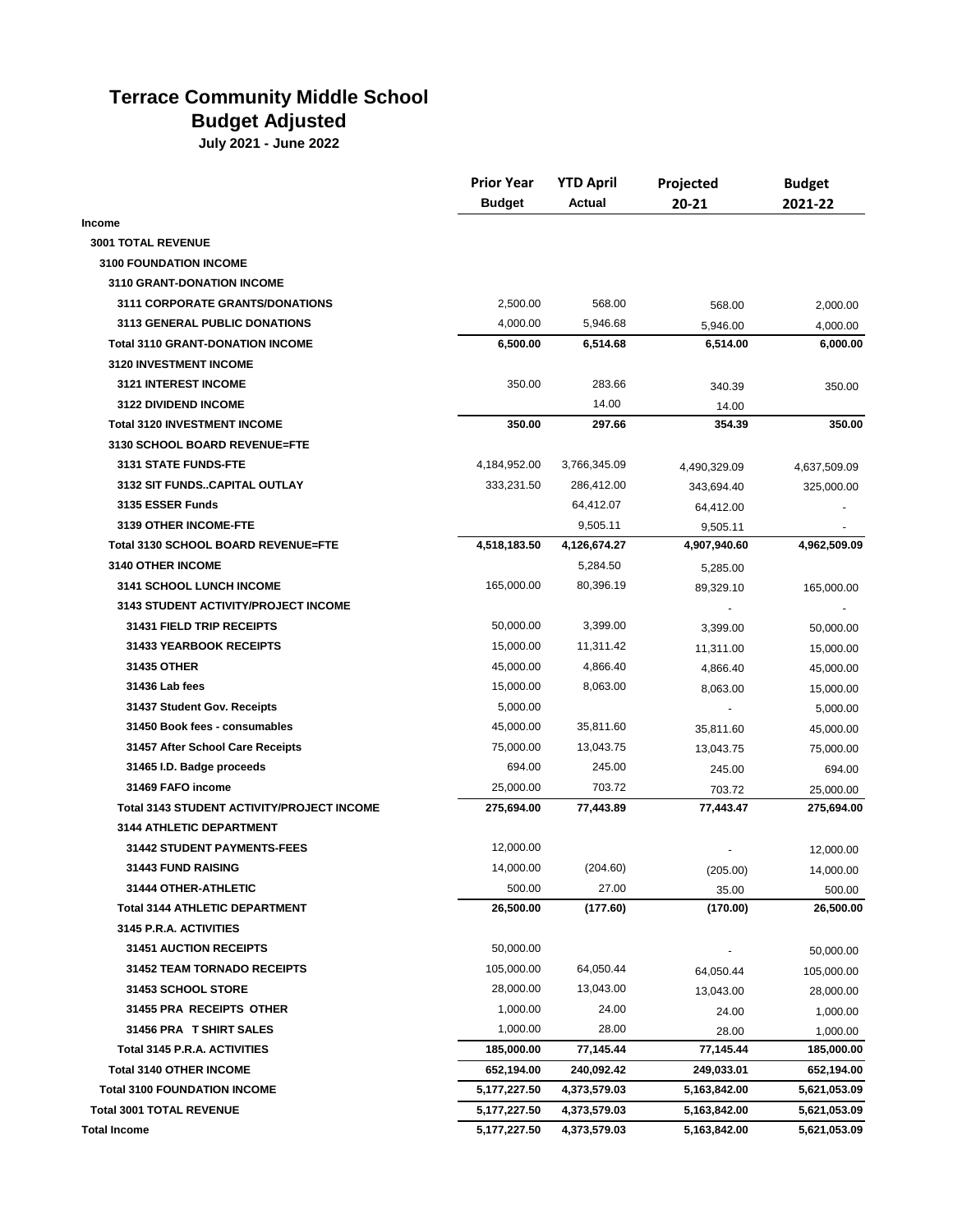| <b>Gross Profit</b>                              | 5,177,227.50   | 4,373,579.03 | 5,163,842.00        | 5,621,053.09           |
|--------------------------------------------------|----------------|--------------|---------------------|------------------------|
| <b>Expenses</b>                                  |                |              |                     |                        |
| 5100 Basic instruction                           |                |              |                     |                        |
| 5100100 Basic Instruction salaries               |                |              |                     |                        |
| 5100101 CLASSROOM TEACHER P/R                    | 2,566,398.00   | 2,113,639.44 | 2,536,367.33        | 2,460,333.00           |
| <b>Total 5100100 Basic Instruction salaries</b>  | 2,566,398.00   | 2,113,639.44 | 2,536,367.33        | 2,460,333.00           |
| 5100200 Basic Instruction Employee Ben.          |                |              |                     |                        |
| 5100202 RETIREMENT / PENSION EXP.                | 128,320.00     | 338,251.58   | (20,998,585,108.51) | 114,737.75             |
| 5100203 FICA-ER EXP.                             | 196,329.00     | 152,607.77   |                     | 188,215.05             |
| 5100204 GROUP INS. EXP.                          | 113,534.00     |              | 98,043,279,063.84   | 147,496.83             |
| 5100206 FLA SUI EXP.                             | 2,838.00       | 2,734.27     |                     | 2,720.71               |
| 5100207 OTHER P/R RELATED EXP                    | 183,188.00     | 47,474.71    | (77,047,230,322.66) | 145,240.14             |
| Total 5100200 Basic Instruction Employee Ben.    | 624,209.00     | 541,068.33   | (2,536,367.33)      | 598,410.47             |
| 5100500 Basic Instr-material & suppl             |                |              |                     |                        |
| 5100510 MATERIALS & SUPPLIES                     | 1,900.00       | 53.12        |                     |                        |
| 5100520 SUPPLIES-INSTRUCTIONAL                   | 25,200.00      | 10,252.37    | 12,300.00           | 25,200.00              |
| 5100521 LAB EXPENSES                             | 13,000.00      | 6,007.66     | 6,500.00            | 13,000.00              |
| 5100541 BOOKS-CONSUMABLES                        | 25,200.00      | 16,965.62    | 17.000.00           | 25,200.00              |
| 5100550 INSTRUCTIONAL EQUIPMENT                  | 1,800.00       | 687.67       | 825.20              | 1,800.00               |
| 5100580 STUDENT ACTIVITIES-PROGRAMS              | 3,000.00       | 5,454.34     | 6,545.21            | 3,000.00               |
| 5100581 FIELD TRIP EXP.                          | 30,000.00      | 95.00        | 95.00               | 30,000.00              |
| 5100583 YEARBOOK EXPENSES                        | 20,000.00      | 9,414.90     | 9,414.90            | 20,000.00              |
| 5100585 OTHER                                    | 7,000.00       | 5,806.27     | 5,806.27            | 7,000.00               |
| 5100586 SGA EXPENSES                             | 2,000.00       | 4,300.41     | 4,300.41            | 2,000.00               |
| 5100588 8th GRADE GRADUATION                     | 2,000.00       | 1,584.71     | 1,584.71            | 2,000.00               |
| 5100599 BAND & CHORUS EXPENSES                   | 6,000.00       | 1,177.68     | 1,177.68            | 6,000.00               |
| Total 5100500 Basic Instr-material & suppl       | 137,100.00     | 61,799.75    | 65,549.38           | 135,200.00             |
| <b>Total 5100 Basic instruction</b>              | 3,327,707.00   | 2,716,507.52 | 65,549.38           | 3,193,943.47           |
| 5600 Other Instructional                         |                |              |                     |                        |
| 5600100 Other Instr-salaries                     |                |              |                     |                        |
| 5600101 SUBSTITUTE TEACHER P/R                   | 10,000.00      | 6,781.84     | 6,781.84            | 10,000.00              |
| Total 5600100 Other Instr-salaries               | 10,000.00      | 6.781.84     | 6,781.84            | 10,000.00              |
| 5600200 Other instr-employee ben                 |                |              |                     |                        |
| 5600203 OI FICA ER                               | 765.00         | 552.73       |                     |                        |
| 5600206 OI Fla SUI                               | 100.00         | 104.33       | 552.73              | 765.00                 |
| Total 5600200 Other instr-employee ben           | 865.00         | 657.06       | 104.33<br>657.06    | 100.00<br>865.00       |
| <b>Total 5600 Other Instructional</b>            | 10,865.00      | 7,438.90     | 7,438.90            | 10,865.00              |
| 6200 Instructional Media Services                |                |              |                     |                        |
| 6200500 Instr. media Svc-materials               |                |              |                     |                        |
| 6200590 OTHER MATERIAL & SUPPLIES                |                | 8,250.00     |                     |                        |
|                                                  |                |              | 9,900.00            | 10,000.00<br>10,000.00 |
| Total 6200500 Instr. media Svc-materials         | $\blacksquare$ | 8,250.00     | 9,900.00            |                        |
| <b>Total 6200 Instructional Media Services</b>   |                | 8,250.00     | 9,900.00            | 10,000.00              |
| <b>7200 General Administration</b>               |                |              |                     |                        |
| 7200300 Gen Admin purchases svc                  |                |              |                     |                        |
| <b>7200301 PURCHASES &amp; SERVICES EXP.</b>     | 31,500.00      | 11,403.30    | 13,683.96           | 32,000.00              |
| <b>7200310 PROFESSIONAL &amp; TECH. SERVICES</b> | 33,300.00      | 34,639.74    | 41,567.69           | 34,000.00              |
| 7200311 PROFESSIONAL DEVELOPMENT FEES            | 1,500.00       | 19,522.27    | 23,426.72           | 1,500.00               |
| 7200320 GENERAL & PROPERTY INSURANCE EX          | 60,000.00      | 53,200.61    | 53,200.61           | 45,000.00              |
| 7200330 TRAVEL EXP.                              | 1,500.00       | 101.21       | 101.21              | 1,500.00               |
| 7200363 EQUIPMENT-OFFICE RENTALS                 | 5,000.00       | 4,060.89     | 4,873.07            | 15,000.00              |
| 7200371 TELEPHONE EXPENSES                       | 9,000.00       | 8,314.24     | 9,977.09            | 10,000.00              |
| 7200372 INTERNET EXPENSES                        | 9,000.00       | 7,073.27     | 8,487.92            | 10,000.00              |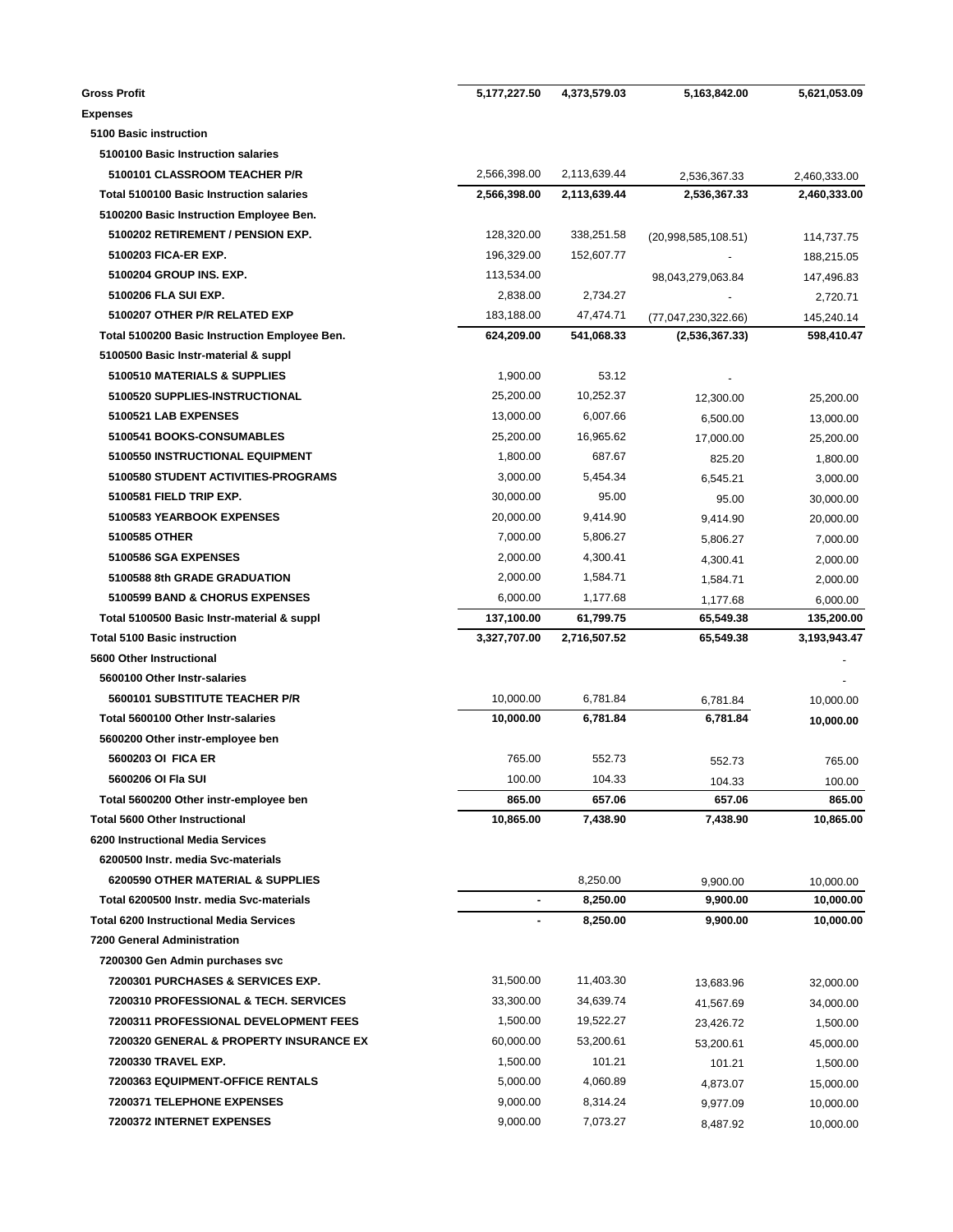| 7200390 OFFICE EXPENSES                   | 14,000.00  | 9,760.41   | 11,712.49         | 15,000.00    |
|-------------------------------------------|------------|------------|-------------------|--------------|
| 7200395 CITY UTILITIES                    | 16,000.00  | 6,874.38   | 8,249.26          | 16,000.00    |
| Total 7200300 Gen Admin purchases svc     | 180,800.00 | 154,950.32 | 175,280.02        | 180,000.00   |
| 7200400 Gen Admin Energy svc              |            |            |                   |              |
| 7200430 ELECTRICITY EXP.                  | 45,000.00  | 34,927.59  | 36.000.00         | 40,000.00    |
| Total 7200400 Gen Admin Energy svc        | 45.000.00  | 34,927.59  | 36,000.00         | 40,000.00    |
| 7200700 Gen Admin other exp               |            |            |                   |              |
| 7200701 OTHER EXPENSES                    |            | 15,439.29  | 18,527.15         | 25,000.00    |
| <b>7200703 INTEREST EXP.</b>              | 265,000.00 | 227,664.00 | 265,000.00        | 22,083.00    |
| 7200704 FUND RAISING EXP                  | 18,000.00  |            |                   | 18,000.00    |
| 7200710 District Service Fees             | 110,000.00 | 91,496.23  | 122,698.52        | 124,062.73   |
| 7200753 PRA TEAM TORNADO EXPENSES         | 6,000.00   | 1,731.87   | 1,731.87          | 6,000.00     |
| 7200755 PRA LUNCH EXP                     | 500.00     | 2,912.68   | 2,912.68          | 500.00       |
| 7200756 PRA OTHER EXPENSES                |            | 592.27     | 592.27            | 500.00       |
| 7200760 BOARD EXPENSES                    |            | 6,960.00   | 6,960.00          | 2,500.00     |
| 7200782 REFEREE FEES                      | 3,500.00   |            |                   | 3,500.00     |
| <b>7200783 ATHLETIC UNIFORM EXPENSES</b>  | 1,900.00   | 114.50     | 114.50            | 1,900.00     |
| 7200784 ATHLETIC EQUIPMENT-SUPPLIES       | 1,500.00   |            |                   | 1,500.00     |
| <b>7200785 ATHLETIC REGISTRATION FEES</b> | 1,000.00   |            |                   | 1,000.00     |
| 7200786 ATHLETIC EXPENSES-OTHER           | 1,900.00   | 131.75     | 131.75            | 1,900.00     |
| <b>7200790 MISC. OTHER EXP.</b>           | 2,000.00   | 2,952.25   | 2,952.25          | 2,000.00     |
| Total 7200700 Gen Admin other exp         | 411,300.00 | 349,994.84 | 421,620.98        | 210,445.73   |
| <b>Total 7200 General Administration</b>  | 637,100.00 | 539,872.75 | 632,901.00        | 430,445.73   |
| 7300 School Admin                         |            |            |                   |              |
| 7300100 School Admin Salaries             |            | 34.56      |                   |              |
| 7300101 ADMINISTRATION P/R                | 860,420.00 | 718,615.74 | 862,338.89        | 916,136.00   |
| Total 7300100 School Admin Salaries       | 860,420.00 | 718,650.30 | 862,338.89        | 916,136.00   |
| 7300200 School Admin Empl Benefits        |            |            |                   |              |
| 7300202 School Admin Retirement           | 21,896.00  |            | 20,104,450,547.62 | 23,313.86    |
| 7300203 School Admin FICA ER              | 65,822.00  | 52,995.19  | 60,436,387,648.21 | 70,084.27    |
| 7300206 School Admin Fla Sui              | 1,000.00   | 984.99     | 918, 179, 144. 48 | 1,064.75     |
| 7300207 School Admin other PR related     | 3,000.00   |            | 2,754,537,433.45  | 3,194.26     |
| Total 7300200 School Admin Empl Benefits  | 91,718.00  | 53,980.18  | 84,213,554,773.77 | 97,657.15    |
| <b>Total 7300 School Admin</b>            | 952,138.00 | 772,630.48 | 84,214,417,112.66 | 1,013,793.15 |
| 7600 Food Service                         |            |            |                   |              |
| 7600500 Food svc Material supplies        | 165,000.00 |            | 97,192.00         | 165,000.00   |
| 7600570 FOOD-LUNCH PROGRAMS               |            | 80,993.36  |                   |              |
| Total 7600500 Food svc Material supplies  | 165,000.00 | 80,993.36  | 97,192.00         | 165,000.00   |
| <b>Total 7600 Food Service</b>            | 165,000.00 | 80,993.36  | 97,192.00         | 165,000.00   |
| 7900 Plant ops                            |            |            |                   |              |
| 7900300 Plant ops purchased svc           |            |            |                   |              |
| 7900355 SUPPLIES-CUSTODIAL, OTHER         | 27,000.00  | 33,422.55  | 40,107.06         | 40,000.00    |
| Rent Exp.                                 |            |            |                   | 535,000.00   |
| 7900360 RENTALS-LEASES                    | 34,000.00  | 32,838.19  | 39,405.83         | 35,000.00    |
| 7900362 ALARM SYSTEM-SECURTITY            | 5,000.00   | 5,650.23   | 6,780.28          | 5,000.00     |
| 7900365 School Resource Officer           |            | 23,849.00  | 28,618.80         | 30,000.00    |
| Total 7900300 Plant ops purchased svc     | 66,000.00  | 95,759.97  | 114,911.96        | 645,000.00   |
| Total 7900 Plant ops                      | 66,000.00  | 95,759.97  | 114,911.96        | 645,000.00   |
| 8100 Maintenance of Plant                 |            |            |                   |              |
| 8100300 Maintenance of Plant Services     |            |            |                   |              |
| 8100340 REPAIRS MAINT. OFFICE             | 65,000.00  | 247.74     | 297.29            | 5,000.00     |
| 8100350 REPAIRS & MAINTENANCE-FACILITY    | 32,000.00  | 23,431.00  | 28,117.20         | 25,000.00    |